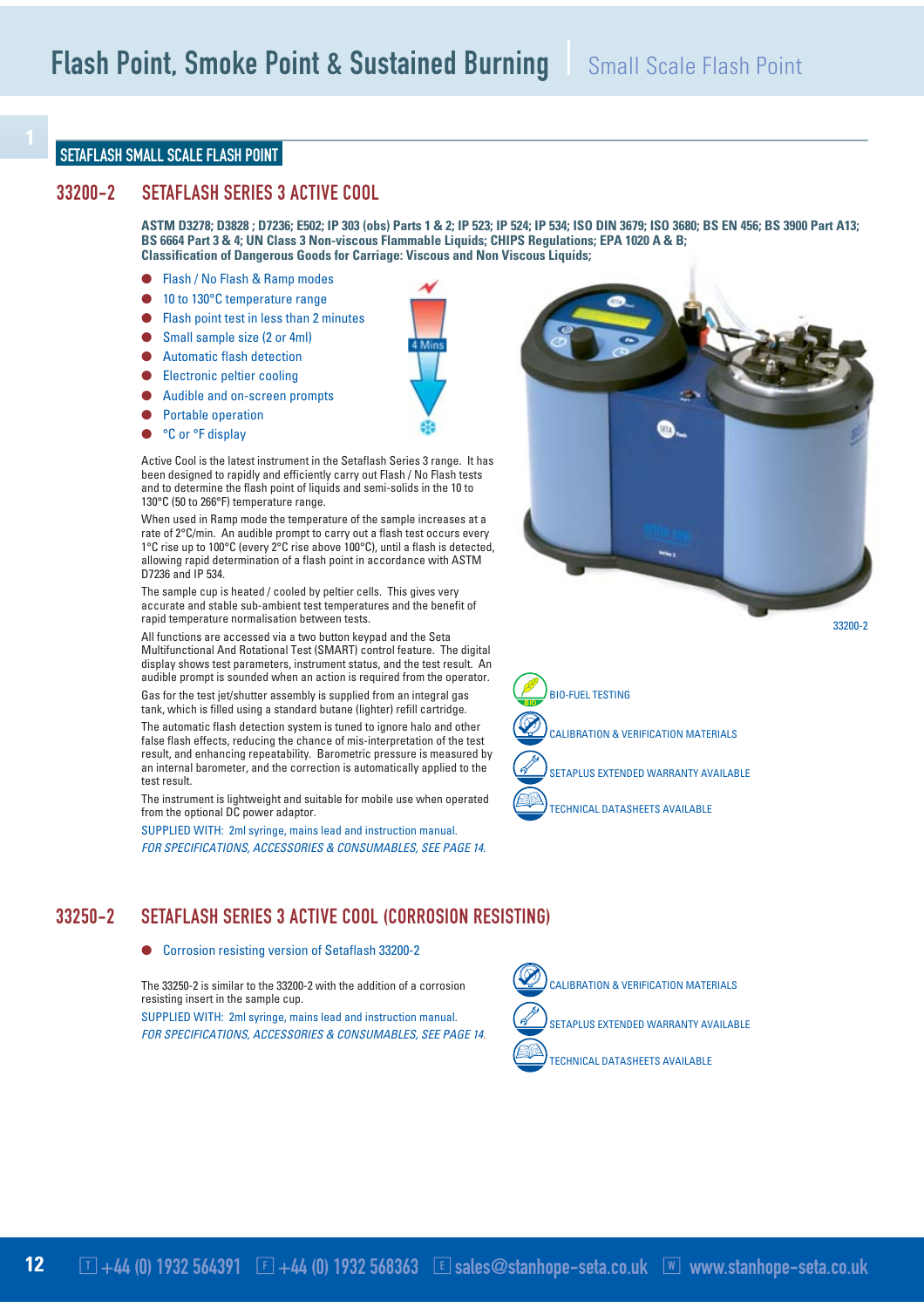### SETAFLASH SMALL SCALE FLASH POINT

# 33000-0 SETAFLASH SERIES 3 PLUS CLOSED CUP TESTER

**ASTM D3278; D3828 ; D7236; E502; IP 303 (obs) Parts 1 & 2; IP 523; IP 524; IP 534; ISO DIN 3679; ISO 3680; BS EN 456; BS 3900 Part A13; BS 6664 Parts 3 & 4; UN Class 3 Non-viscous Flammable Liquids; CHIPS Regulations; EPA 1020 A & B; Classification of Dangerous Goods for Carriage: Viscous and Non Viscous Liquids**

- Ramp mode for ASTM D7236 & IP 534
- Flash point test in less than 2 minutes
- Small sample size 2 or 4ml
- Ambient to 300°C temperature range
- Automatic flash detection
- Audible and on-screen prompts
- Portable operation
- Simple calibration

33000-0 Setaflash 3 is an easy to use instrument that can complete a flash/no-flash test in less than two minutes, or determine the flash point of a sample within a temperature range of 0 to 300°C in typically 8 minutes.

All functions are accessed via a two button keypad and the Seta Multifunctional And Rotational Test (SMART) control feature. The digital display shows test parameters, instrument status, and the test result. An audible prompt is sounded when an action is required from the operator. An automatic flash detector reduces the chance of mis-interpretation of the test result by the operator, and enhances repeatability.

The temperature ramp mode allows rapid determination of the flash point of a sample in accordance with ASTM D7236 and IP 534. The cup is heated at a rate of 2°C per minute from the start temperature. An audible prompt to carry out a flash test occurs every 1°C rise up to 100°C, every 2°C rise over 100°C. For safety purposes, if no flash is detected when the temperature reaches 40°C above the start temperature, the flash tester automatically terminates the test. A new higher start temperature would have to be entered and the test started again.

Gas for the test jet/shutter assembly is supplied from an integral gas tank, which is filled using a standard butane (lighter) refill cartridge.

The instrument is lightweight and suitable for mobile use when operated from the optional 12 volt power supply adaptor.

SUPPLIED WITH: 2ml syringe, ignitor, mains lead and instruction manual. *Note: For close-to-ambient tests the sample cup requires cooling with 13870-0 Seta Coolant Module.*

*FOR SPECIFICATIONS, ACCESSORIES & CONSUMABLES, SEE PAGE 14.*





## 30000-0 SETAFLASH SERIES 3 CLOSED CUP TESTER

**ASTM D3278; D3828 ; E502; IP 303 (obs) Parts 1 & 2; IP 523; IP 524; ISO DIN 3679; ISO 3680; BS EN 456; BS 3900 Part A13; BS 6664 Parts 3 & 4; CHIPS Regulations; EPA 1020 A & B; UN Class 3 Non-viscous Flammable Liquids; Classification of Dangerous Goods for Carriage: Viscous and Non Viscous Liquids;** 

- Flash point test in less than 2 minutes
- Small sample size 2 or 4ml
- Ambient to 300°C temperature range
- Cost effective
- Portable operation
- Simple calibration

The original Setaflash Series 3 tester. Basically a 33000-0 without the temperature ramp mode, the 30000-0 is a simple to use, reliable and cost effective instrument that is to be found in laboratories, refineries, storage and transport facilities world-wide.

SUPPLIED WITH: 2ml syringe, mains lead and instruction manual.

*Note: For close-to-ambient tests the sample cup requires cooling with 13870-0 Seta Coolant Module.*

*FOR SPECIFICATIONS, ACCESSORIES & CONSUMABLES, SEE PAGE 14.*





CALIBRATION & VERIFICATION MATERIALS

SETAPLUS EXTENDED WARRANTY AVAILABLE



TECHNICAL DATASHEETS AVAILABLE